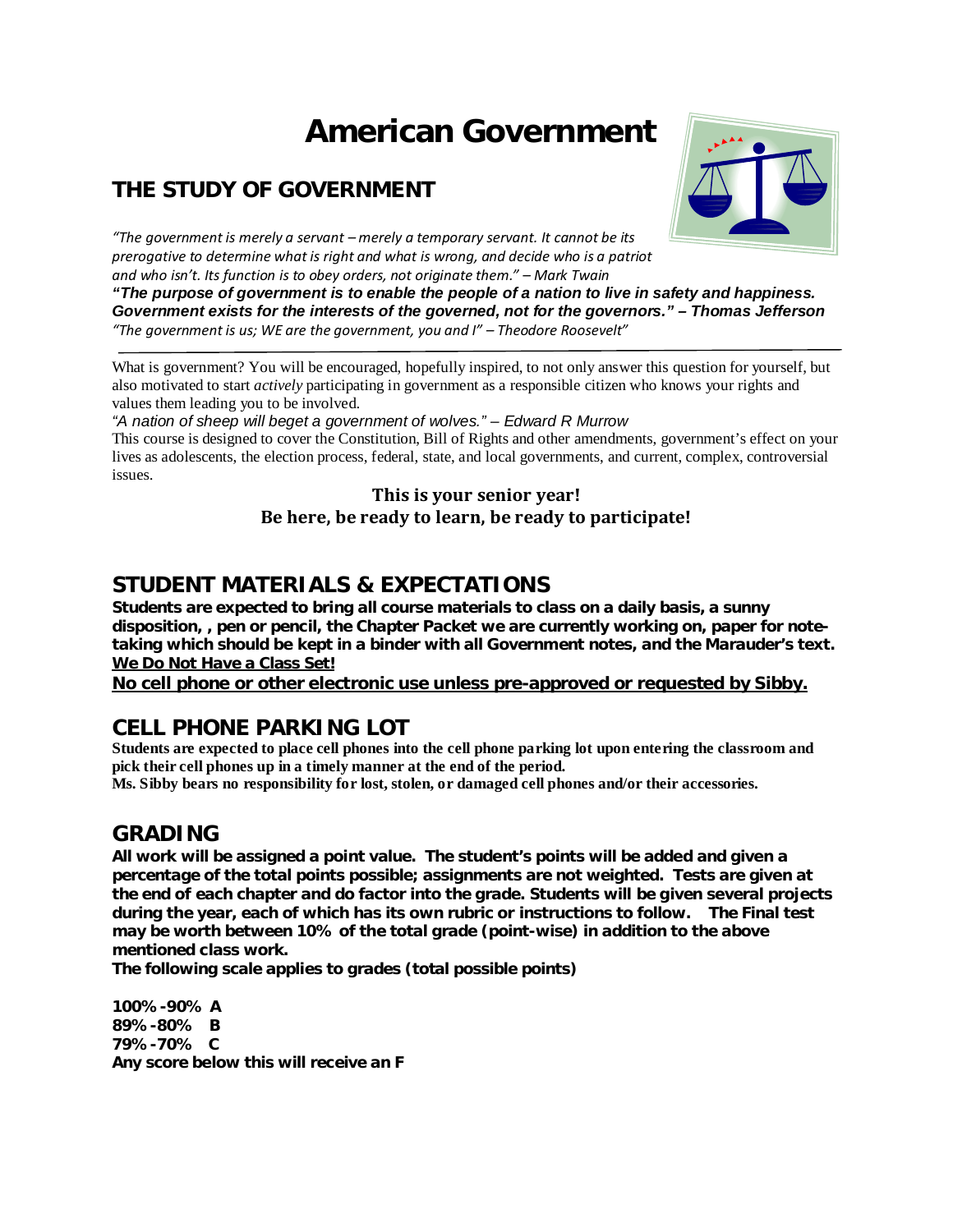**Citizenship grades are determined by the student's participation in the class, attitude, and work ethic. All F grades will receive an N or U in Work Habits as it pertains to work ethic.**

#### **COMMUNICATION**

**In an effort to better communicate with students and parents, I have a website through the TVHS website. This syllabus is available on my website along with a daily calendar of class work and homework. To access student's most current please use your Infinite Campus log in. 'Friday Progress reports', from the counseling office, will only be signed if student has a**  documented IEP **with the Special Education Department or if the** Progress Report is signed by the parent or coach at the top **of the document. Feel free to contact me via e-mail at [dmurray-sibby@tvusd.k12.ca.us](mailto:dmurray-sibby@tvusd.k12.ca.us) I check my e-mail multiple times during the school day** Students are expected to sign up for my Remind 101-parents are welcome to sign up for friendly reminders to important information as well. Your signature on this syllabus indicates that you will be checking my website regularly and excuses the teacher from additional correspondence specifically  $\ln$ Danger of Failing reports.

## **ATTENDANCE & TARDIES**

**Participation is critical in any class particularly a discussion oriented class. Being in class on time and sharing dialogue is essential. When a student is absent, the student has as many days to make-up the assignment as they missed. Students will find out what they missed on my website (click on calendar) prior to their return to my class. For example, the work will be due the following day after return for a one day absence.** Please do not ask the teacher what was missed due to absence**-the website takes a lot of time and effort to maintain, please use it. If student does not have internet access from home, school computers are available in the media center before school, at break, and after-school. Student will need ID card for access.** 

**Students with perfect attendance (no tardies or absences) will be given the opportunity to drop the lowest test score (including FINAL) from their grade.** 

**No assignment make-ups are accepted in the last week of the semester.** 

## **EXTRA CREDIT**

**I do not give extra credit. Do the work as it is assigned. If you are completely dissatisfied with a score on a particular assignment and legitimate effort was put forth, assignments may be re-done (at the discretion of instructor). Also, any failed** Unit Test **may be re-taken until a passing grade is achieved either during intervention period or after school by appointment only.** 

- **1. Eating and drinking is allowed at the discretion of teacher based on cleanliness of each individual class.**
- **2. Be in seat before tardy bell rings to avoid a tardy.**
- **3. NO electronic use during class unless teacher directed.**
- **4. Appropriate language must be used.**
- **5. Late work is not accepted unless excused absence slip is rendered-student handbook outlines the allowed amount of time.**
- **6. Come to class prepared in the physical and mental sense-no laying head down or sleeping.**
- **7. Respect environment. Please do not write on desks, books, walls, etc. or throw trash anywhere but the receptacle.**
- **8. Please use restroom before class. Passes will not be issued in the first ten minutes or last ten minutes of class.**
- **9. Respect classmates and teacher at all times.**
- **10. Do not line up at the door or pack up early. Dismissal will occur via teacher not the bell.**